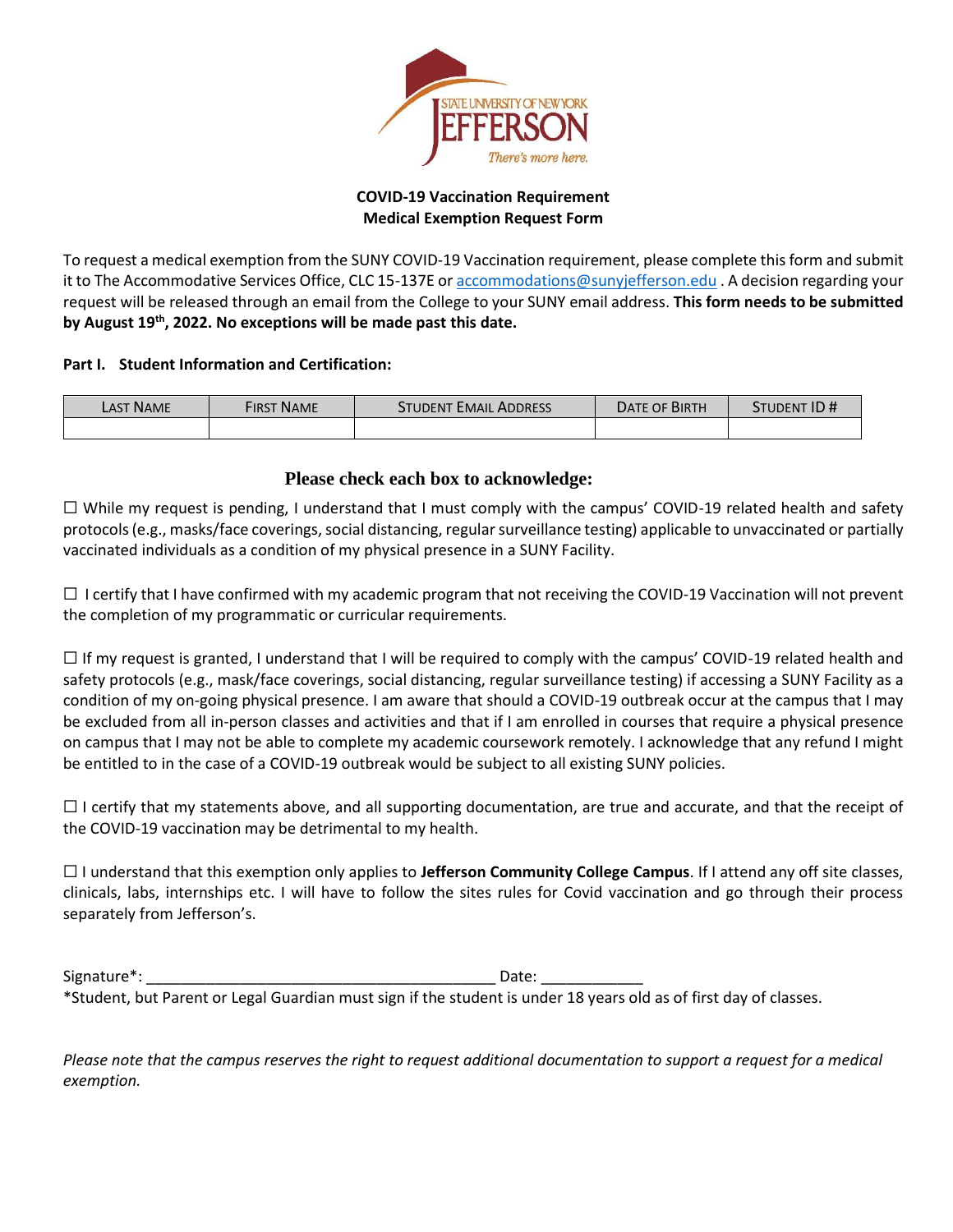## **Part II. Medical Exemption Request (to be completed by medical provider)**

A licensed medical provider (Physician, Physician's Assistant, or Nurse Practitioner) and student should review [the CDC](https://www.cdc.gov/vaccines/covid-19/clinical-considerations/covid-19-vaccines-us.html)  [guidance](https://www.cdc.gov/vaccines/covid-19/clinical-considerations/covid-19-vaccines-us.html) regarding contraindications for COVID-19 vaccines. The provider must complete Section(s) A and/or B and provide their provider information in Section C.

**Section A. Medical Provider Certification of Contraindication**: I certify that my patient (named above) cannot be vaccinated against COVID-19 because of the following contraindication:

Please select which of the medically indicated COVID-19 vaccine contraindications defined by the CDC apply:

- $\Box$  Severe allergic reaction (anaphylaxis) after a previous dose or to a component of the COVID-19 Vaccine, including Polyethylene Glycol (PEG). (*Describe reaction/response below and contraindication to alternative vaccines*.)
- $\Box$  Immediate allergic reaction to previous dose or known (diagnosed) allergy to a component of the vaccine. (*Describe reaction/response below and contraindication to alternative vaccines*).
- ☐ Physical condition/medical circumstance that vaccination would not be considered safe. (*Describe condition/circumstance below and contraindication to alternative vaccines*).

\_\_\_\_\_\_\_\_\_\_\_\_\_\_\_\_\_\_\_\_\_\_\_\_\_\_\_\_\_\_\_\_\_\_\_\_\_\_\_\_\_\_\_\_\_\_\_\_\_\_\_\_\_\_\_\_\_\_\_\_\_\_\_\_\_\_\_\_\_\_\_\_\_\_\_\_\_\_\_\_\_\_\_\_

\_\_\_\_\_\_\_\_\_\_\_\_\_\_\_\_\_\_\_\_\_\_\_\_\_\_\_\_\_\_\_\_\_\_\_\_\_\_\_\_\_\_\_\_\_\_\_\_\_\_\_\_\_\_\_\_\_\_\_\_\_\_\_\_\_\_\_\_\_\_\_\_\_\_\_\_\_\_\_\_\_\_\_\_

\_\_\_\_\_\_\_\_\_\_\_\_\_\_\_\_\_\_\_\_\_\_\_\_\_\_\_\_\_\_\_\_\_\_\_\_\_\_\_\_\_\_\_\_\_\_\_\_\_\_\_\_\_\_\_\_\_\_\_\_\_\_\_\_\_\_\_\_\_\_\_\_\_\_\_\_\_\_\_\_\_\_\_\_

\_\_\_\_\_\_\_\_\_\_\_\_\_\_\_\_\_\_\_\_\_\_\_\_\_\_\_\_\_\_\_\_\_\_\_\_\_\_\_\_\_\_\_\_\_\_\_\_\_\_\_\_\_\_\_\_\_\_\_\_\_\_\_\_\_\_\_\_\_\_\_\_\_\_\_\_\_\_\_\_\_\_\_\_

☐ Other. (*Describe in detail and your profressional opinion why this individual should be exempt from vaccination*).

Additional details on the selected option(s) above (to be completed by the medical provider):

Please note that **NONE of the following are considered contraindications** to the COVID-19 vaccine.

- Local injection site reactions to previous COVID-19 vaccines (erythema, induration, pruritus, pain).
- Expected systemic vaccine side effects in previous COVID-19 vaccines (fever, chills, fatigue, headache, lymphedema, diarrhea, myalgia, arthralgia.
- Previous COVID-19 infection.
- Vasovagal reaction after receiving a dose of any vaccination.
- **EXECT** Being an immunocompromised individual or receiving immunosuppressive medications.
- Autoimmune conditions, including Guillain-Barre Syndrome.
- Allergic reactions to anything not contained in the COVID-19 vaccine, including injectable therapies, food, pets, oral medications, latex etc. (Please note the COVID vaccine does not contain egg or gelatin).
- Alpha-gal Syndrome.
- Pregnancy, undergoing fertility treatment, intention to become pregnant or breast-feeding. (Please note the American College of Obstetricians and Gynecologists, the Society for Maternal-Fetal Medicine and the Society for Reproductive Medicine all strongly recommend COVID-19 vaccination during pregnancy).
- **•** The medical condition of a family member or other residing in the same household as the employee.

Clinician Certification: **By completing this form, you certify that different methods of vaccinating against COVID-19 have been fully considered and that the patient has the contraindication indicated above that precludes any/all available vaccinations for COVID-19.** Information about approved medical exemptions for COVID-19 vaccination can be reviewed at<https://www.cdc.gov/vaccines/covid-19/clinical-considerations/covid-19-vaccines-us.html>